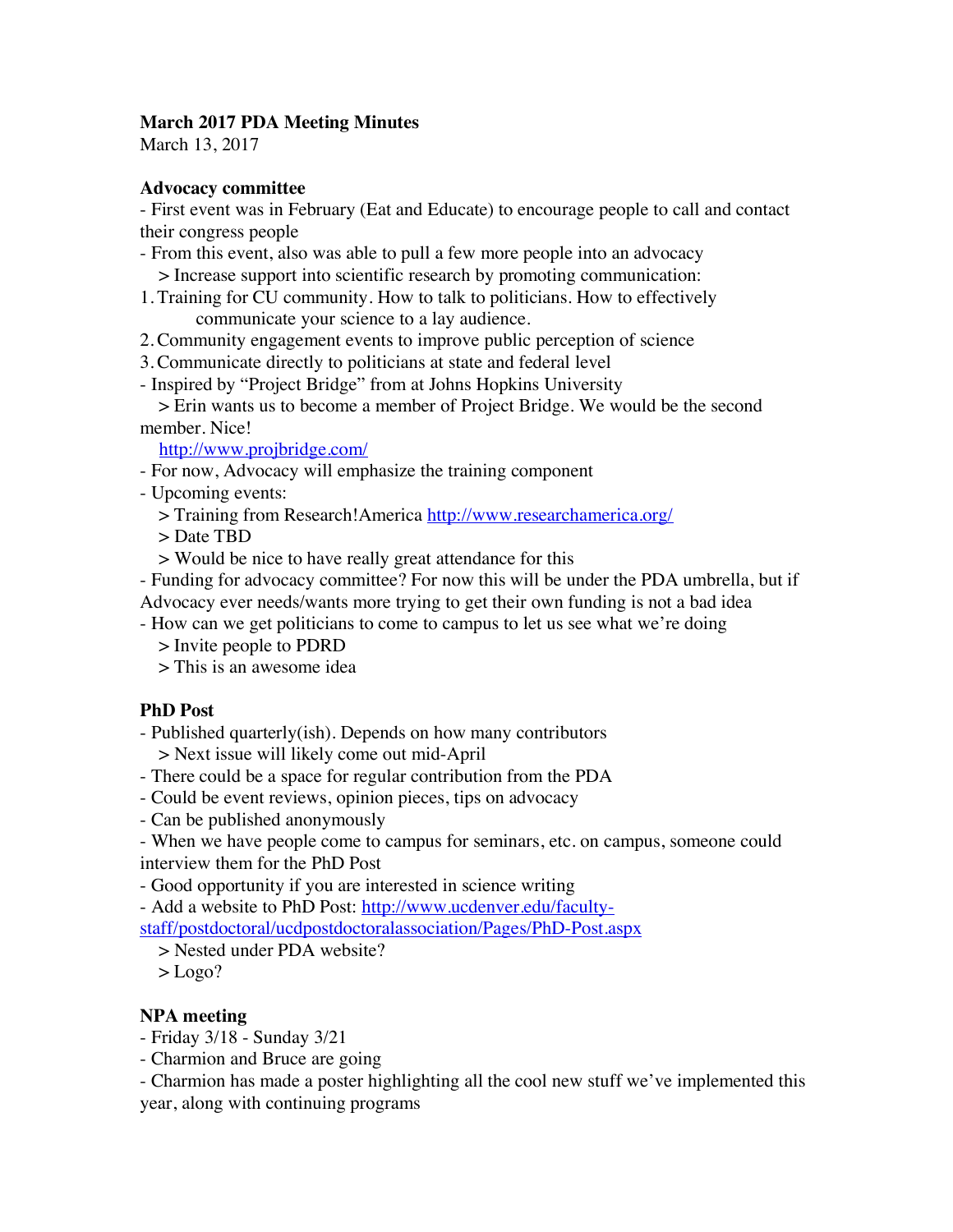### **Travel Awards**

- 23 applications!!
- 3 awards, including 1 for a workshop

- Qi had really good success recruiting faculty judges, but always is in need of new faculty members to help

> If you know of anyone faculty who are new and interested in helping out with the postdoc community, please pass their info onto Qi at QI.LIU@UCDENVER.EDU

- Definitely should ask for more money next year, because there is a lot of demand!

> Right now there is a total of 10 awards per year

### **PDA swag**

- Might have money in the budget to get some PDA march…car stickers? T-shirts? Something to give out for the next Postdoc Appreciation Week?

- Maybe give out business cards?
	- > Incentive to fill out PDA surveys?
	- > Raffle prize at a NPAW event?
	- > Award for attending events?
- Stickers!

### **Outreach**

- Sarah went to William Smith High School's health career day
- Part of the Community-Campus Partnership and the Learn Local initiative
- Opportunity to work with hand-on project working with high school students > Contact sarah.saraei@ucdenver.edu

#### **Postdoc peer mentoring committees**

- This could go hand-in-hand with mentoring workshops that Bruce is developing
- More senior postdocs mentoring junior postdocs or grad students?

- This will probably be under the PDO office, but with the blessing of the PDA

# **PDEC Update**

# Coffee hour

- Mark is having a hard time finding a good room to have this in…would be optimal if it wasn't a departmental room. Some common place where we don't have to deal with departmental issues

- Idea of where else this could be?

- > Dean's Conference Room?
- > SOP
- > 2nd floor atrium on RC1-South or RC2

- This could be good because we could get some walk-by attendance

# Committee flyers

- Mark is going to make a flyer to hand out at coffee hours, etc. If you are in charge of committee send Mark a blurb so he can pull this together.